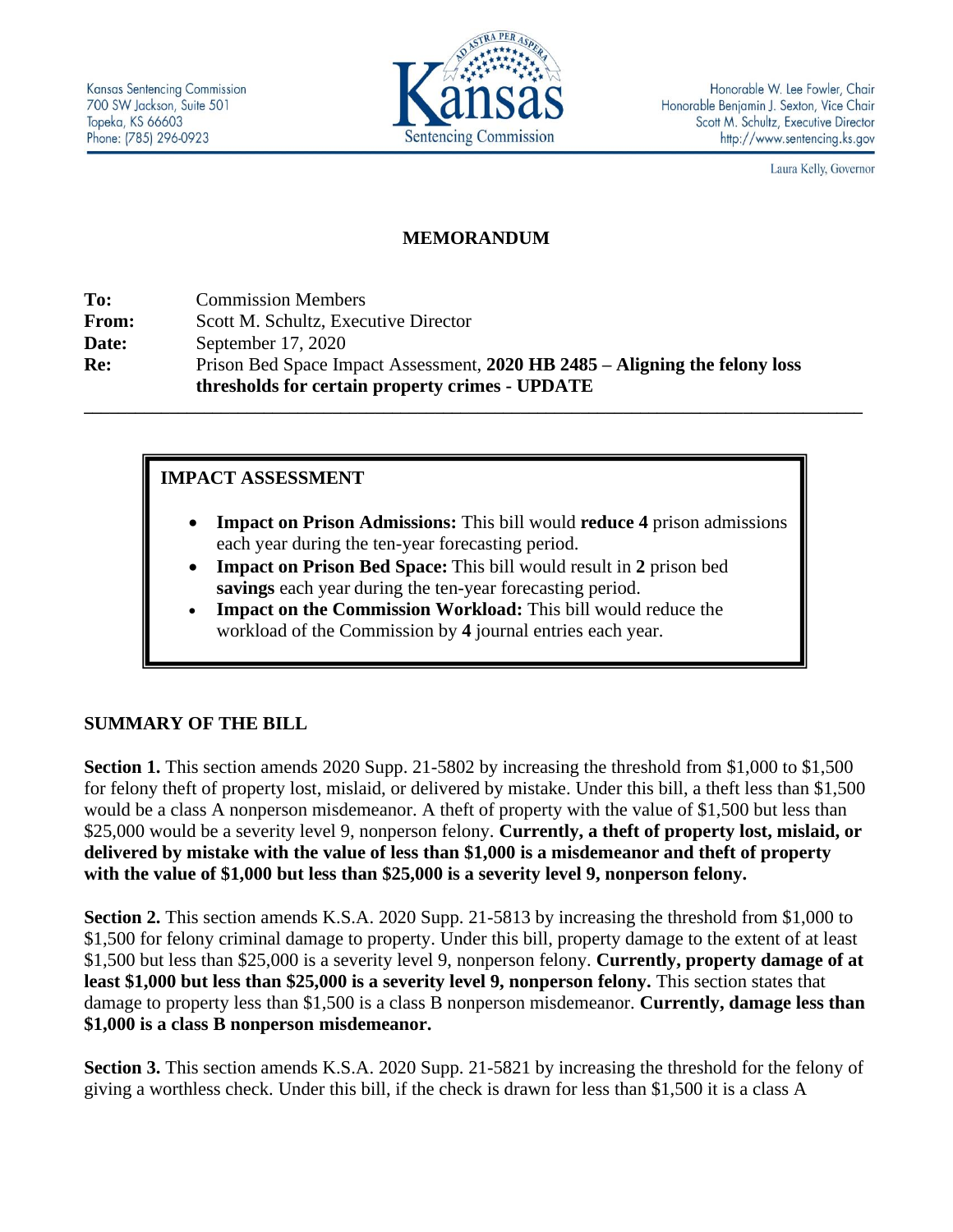nonperson misdemeanor. **Currently, a check drawn for less than \$1,000 is a class A nonperson misdemeanor.** Under this bill, giving a worthless check is a severity level 9, nonperson felony if the check is drawn for at least \$1,500 but less than \$25,000 or if more than one worthless check is given within a seven-day period and the combined total is at least \$1,500 but less than \$25,000. **Currently, giving a worthless check is a severity level 9, nonperson felony if the check is drawn for at least \$1,000 but less than \$25,000 or if more than one worthless check is giving within a seven-day period totaling at last \$1,000 but less than \$25,000.** 

**Section 4.** This section amends K.S.A. 2020 Supp. 21-5825 by increasing the threshold for the felony of counterfeiting. Under this bill, counterfeiting is a severity level 9, nonperson felony if the retail value of such item or service is at least \$1,500 but less than \$25,000. Additionally, counterfeiting is a class A nonperson misdemeanor if the retail value of such item or service is less than \$1,500. **Currently, counterfeiting is a class A nonperson misdemeanor if the value of the item or service is less than \$1,000 and a severity level 9, nonperson felony if the value is at least \$1,000 but less than \$25,000.**

**Section 5.** This section amends K.S.A. 2020 Supp. 21-5828 by increasing the threshold for the felony of criminal use of a financial card. This section states that criminal use of a financial card is a severity level 9, nonperson felony if the money, goods, property or services obtained within any seven-day period are of value of at least \$1,500 but less than \$25,000 or a class A nonperson misdemeanor if the value is less than \$1,500. **Currently, criminal use of a financial card is a class A nonperson misdemeanor if the money, goods, property, or services obtained within any seven-day period are of value less than \$1,000 or a severity level 9, nonperson felony if the value is at least \$1,000 but less than \$25,000.**

**Section 6.** This section amends K.S.A. 2020 Supp. 21-5830 to state that impairing a security interest is a severity level 9, nonperson felony if the personal property subject to the security interest is of the value of at least \$1,500 and is subject to a security interest of at least \$1,500 and either the value of the property or the security interest is less than \$25,000. **Currently, impairing a security interest is a severity level 9, nonperson felony if the personal property subject to the security interest is of the value of at least \$1,000 and is subject to a security interest of at least \$1,000 and either the value of the property or the security interest is less than \$25,000.** This section states that impairing a security is a class A nonperson misdemeanor when the personal property subject to the security interest is of the value of less than \$1,500, or of the value of \$1,500 or more but subject to a security interest of less than \$1,500. **Currently, impairing a security is a class A nonperson misdemeanor when the personal property subject to the security interest is of the value of less than \$1,000, or of the value of \$1,000 or more but subject to a security interest of less than \$1,000.** 

**Section 7.** This section amends K.S.A. 2020 Supp. 21-5927 by increasing the threshold for the felony of medicaid fraud. Under this bill, less than \$1,500 medicaid fraud is a class A nonperson misdemeanor and at least \$1,500 but less than \$25,000 medicaid fraud is a severity level 9, nonperson felony. **Currently, less than \$1,000 medicaid fraud is a class A nonperson misdemeanor and at least \$1,000 but less than \$25,000 medicaid fraud is a severity level 9, nonperson felony.**

**Section 8. This section amends K.S.A. 2020 Supp. 21-6002 by increasing the threshold for the felony of official misconduct.** Under this bill, official misconduct is a severity level 7, nonperson felony if a claim under (a)(6) is at least \$1,500 but less than \$25,000 and a class A nonperson misdemeanor if such claim is less than \$1,500. **Currently, official misconduct is a severity level 7, nonperson felony**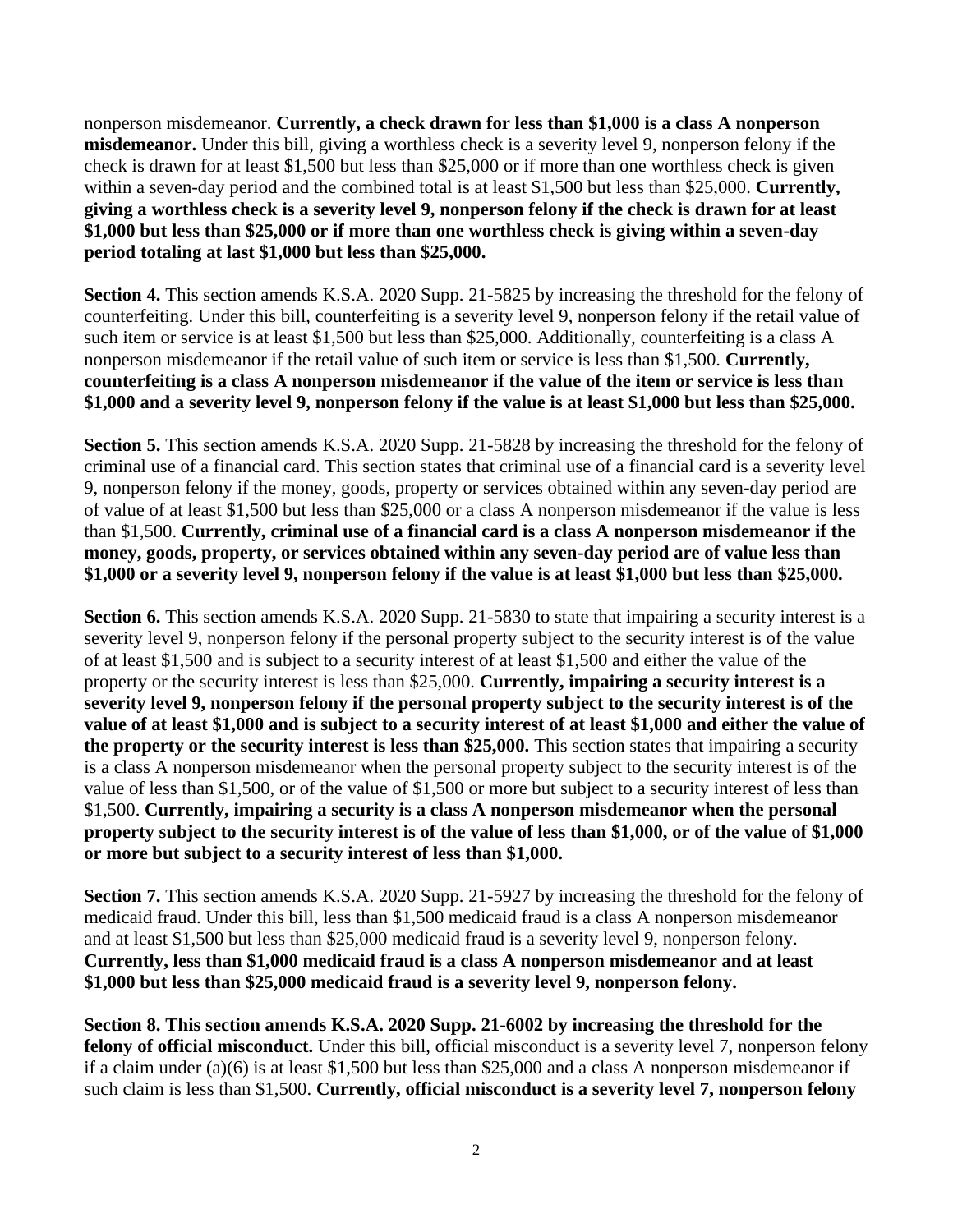### **if a claim under (a)(6) is at least \$1,000 but less than \$25,000 and a class A nonperson misdemeanor if such claim is less than \$1,000.**

**Section 9.** This section amends K.S.A. 2020 Supp. 21-6004 by increasing the threshold for the felony of presenting a false claim. This section states that presenting or permitting a false claim is a class A nonperson misdemeanor if less than \$1,500 and a severity level 9, nonperson felony if at lest \$1,500 but less than \$25,000. **Currently, presenting or permitting a false claim is a class A nonperson misdemeanor if less than \$1,000 and a severity level 9, nonperson felony if at lest \$1,000 but less than \$25,000.** 

**Section 10.** This section amends K.S.A. 2020 Supp. 21-6005 by increasing the threshold for felony misuse of public funds. Under this bill, misuse of public funds where the aggregate amount is at least \$1,500 but less than \$25,000 is a severity level 9, nonperson felony and a class A nonperson misdemeanor if less than \$1,500. **Currently, misuse of public funds where the aggregate amount is at least \$1,000 but less than \$25,000 is a severity level 9, nonperson felony and a class A nonperson misdemeanor if less than \$1,000.**

**Section 11.** This section amends K.S.A. 2020 Supp. 21-6205 by increasing the felony threshold for criminal desecration. This section states that criminal desecration is a severity level 9, nonperson felony if the property is damaged to the extent of \$1,500 but less than \$25,000 and a class A nonperson misdemeanor if less than \$1,500. **Currently, criminal desecration is a severity level 9, nonperson felony if the property is damaged to the extent of \$1,000 but less than \$25,000 and a class A nonperson misdemeanor if less than \$1,000.**

**Section 12.** This section states that K.S.A. 2020 Supp. 21-5802, 21-5813, 21-5821, 21-5825, 21-5828, 21-5830, 21-5927, 21-6002, 21-6004, 21-6005 and 21-6205 are hereby repealed.

**Section 13.** This section states that the act shall take effect and be in force from and after its publication in the statute book.